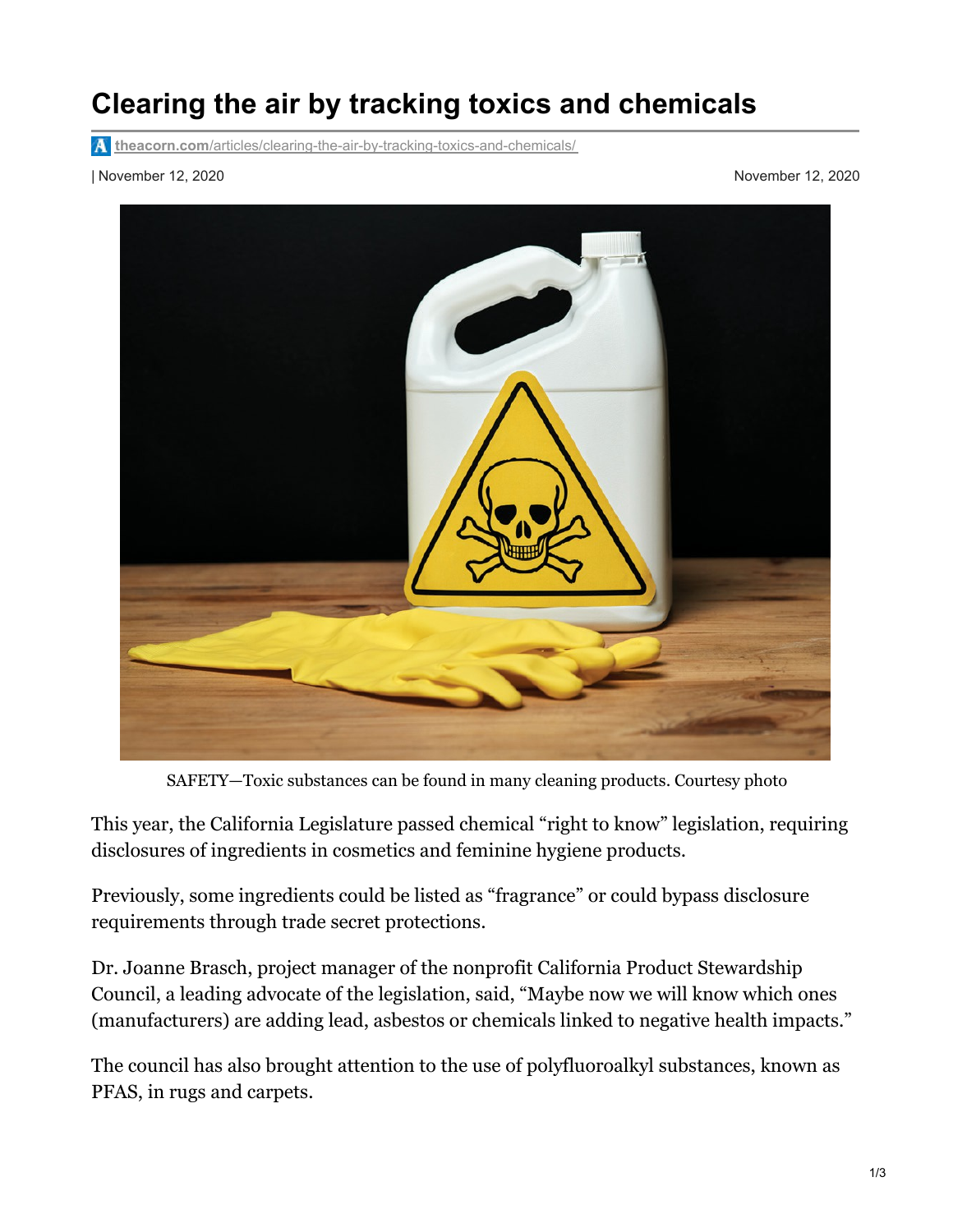Regulations on PFAS will take effect next spring, and even before the deadline American manufacturers are reportedly phasing out PFAS, using changes in fiber design, instead of the application of a chemical, to help carpets and rugs resist dirt, staining and premature aging.

Key to the process of identifying potentially problematic chemicals is the Green Ribbon Science Panel, which advises and acts as a resource to the California Department of Toxic Substances Control and the California Environmental Policy Council.

The next meeting, after nearly a year hiatus, will discuss 1,4-Dioxane in cleaning and personal care products. The chemical is a contaminant, created unintentionally during in the manufacture of surfactants, which are compounds affecting the solubility of products in water.

It is a suspected carcinogen, so the department will ask manufacturers to come up with ways to minimize it, said Karl Palmer, acting deputy director of the Safer Consumer Products branch of the Department of Toxic Substances Control.

Palmer credits 2008 "green chemistry" laws in California for initiating a public process to identify priority products for study and prodding those selling the products to conduct an analysis of alternatives. This process shifted the burden of investigation from government to private parties, academia and nonprofit organizations.

"The truth is, what we used to do was like playing a giant, highstakes game of chemical 'whack a mole,'" Palmer said. "When something came up as potentially dangerous, we were reacting and studying that one, then you see laws and regulations to protect people, but there is a safety gap," he said.

A 2006 study by scientists at UC Berkeley revealed the size of the gap; "of the 85,000 chemicals in commerce in the United States, most have not been studied by regulators for human and environmental effects," Palmer said of the study's conclusion.

The lack of knowledge led to a related problem. Sometimes, when one toxic substance was banned, another one, even worse, was used in its place. This was called "The problem of the regrettable substitute," Palmer said.

For example, according to the Sept. 13, 2018, edition of Science magazine, a publication of the nonprofit American Association for the Advancement of Science, manufacturers of the soft plastic spouts in some drinking water bottles phased out bisphenol A (BPA), but switched to bisphenol S (BPS) and diphenyl sulfone.

Consequently, some products marketed as "BPA-free" contained substitutes that "may cause the same ill effects in mice, particularly in reproductive cells."